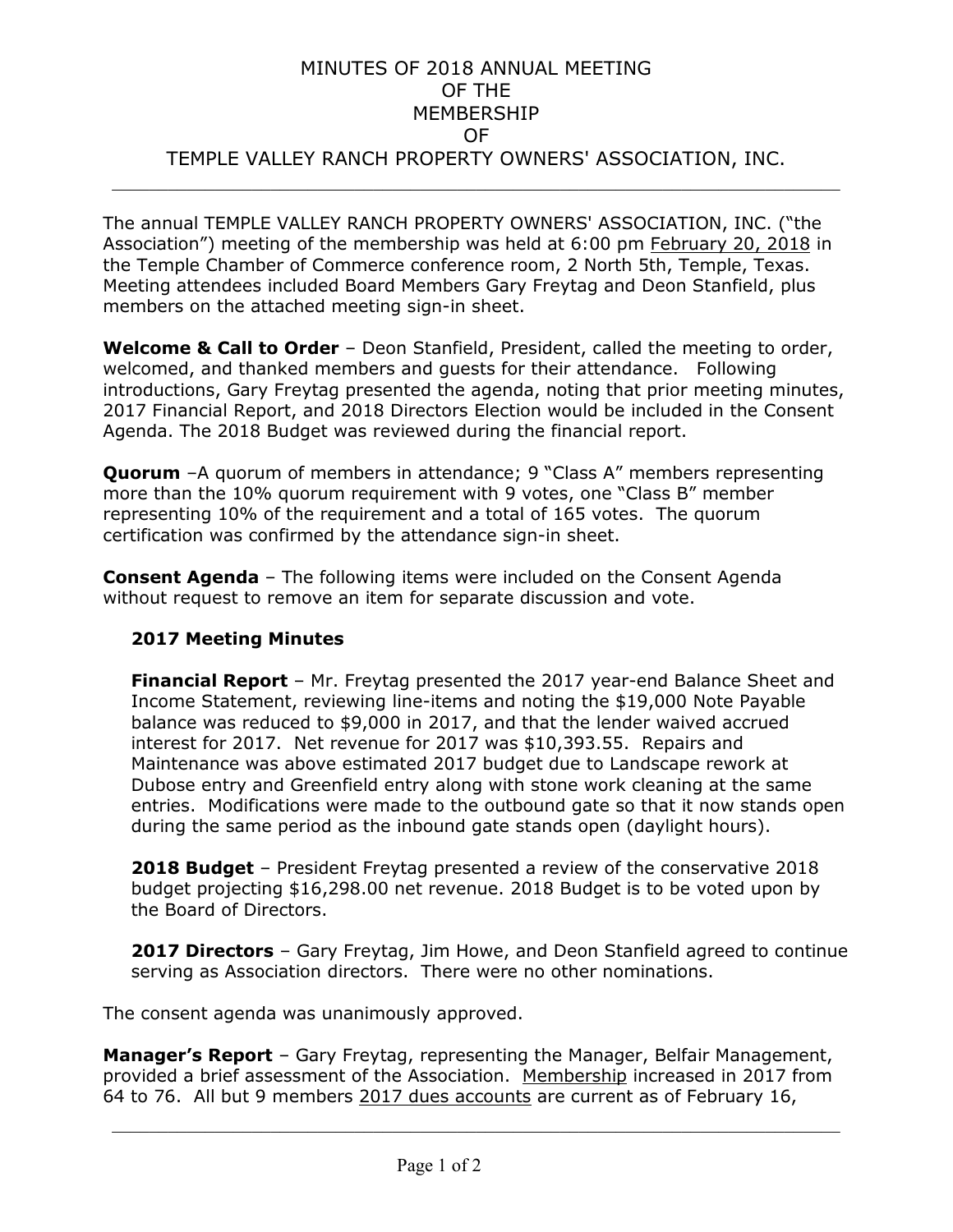### MINUTES OF 2018 ANNUAL MEETING OF THE MEMBERSHIP OF TEMPLE VALLEY RANCH PROPERTY OWNERS' ASSOCIATION, INC.  $\mathcal{L}_{\mathcal{L}}$  , and the set of the set of the set of the set of the set of the set of the set of the set of the set of the set of the set of the set of the set of the set of the set of the set of the set of the set of th

2018. Members were again encouraged to establish bank automatic payment plans to reduce manager workload and future management fees. Forms may be downloaded from the website. The ARC (Architectural Review Committee) processed 19 Plans reviews, 26 Covenants violations, and 2 member complaints during the year. Mr. Freytag updated members on the Website, encouraging members to access the site for Association policy, use covenants, other documents, and to report community issues to the Manager. Members who do Facebook, were encouraged to join the Valley Ranch Facebook group by requesting to join from the Facebook group or via the HOA website "Contact" page. The private group, available only to HOA members, is an excellent medium for interaction between HOA members.

**Developer Report** – Mr. Freytag, representing, Belfair Development, Inc., updated members on development matters. All of Phase II and Phase III lots have been sold or under contract with home builders with approximately  $\frac{1}{2}$  the lots in phase III have homes built or under construction. There are no lots available in Phase II and Phase III. Phase IV and V are scheduled to break ground within the next 4-6 weeks and will bring on an additional 55 lots. These last phases will complete the Valley Ranch Addition. Swing sets were added to the Valley Ranch Park this past summer with the cost of the nearly \$8,000 project being split between the City (\$4,000), Association (\$2,000), and Belfair (\$2,000). The City of Temple has continued to improve the walking trail and provide outstanding maintenance at the park.

**Member Discussion** – During open dialogue, members discussed several important matters. It was noted, that during school bus times, some vehicles are still parking at the entrance and exit areas to drop off or pick up their children and creating congestion at this area. It was suggested that the HOA send out a reminder to all residents not to park at the entry. Residents are encouraged to contact the City of Temple Police with issues concerning speeding and or blocking of the entry. Some areas of the entry fence need to have the stain touched up due to mower, weed eater, and tree damage from scraping on the fence. The light at the keypad controller is not working and cannot be replaced. The HOA will investigate the possibility of installing a LED light at this area. HOA Trash-can covenants were briefly discussed and members were encouraged to install wood fences and/or live screening to hide the trash cans. At present, Phase III residents have access to only 1 provider of internet. All residents are encouraged to contact Spectrum (Time Warner) for service.

There being no further business, the meeting was adjourned.

Digitally signed by JIH Hore DN: cn=JIH, o=BDI, ou, email=jim.howe@belfairdev.com, c=US Date: 2018.02.28 11:51:57 -05'00'

James I. Howe, Secretary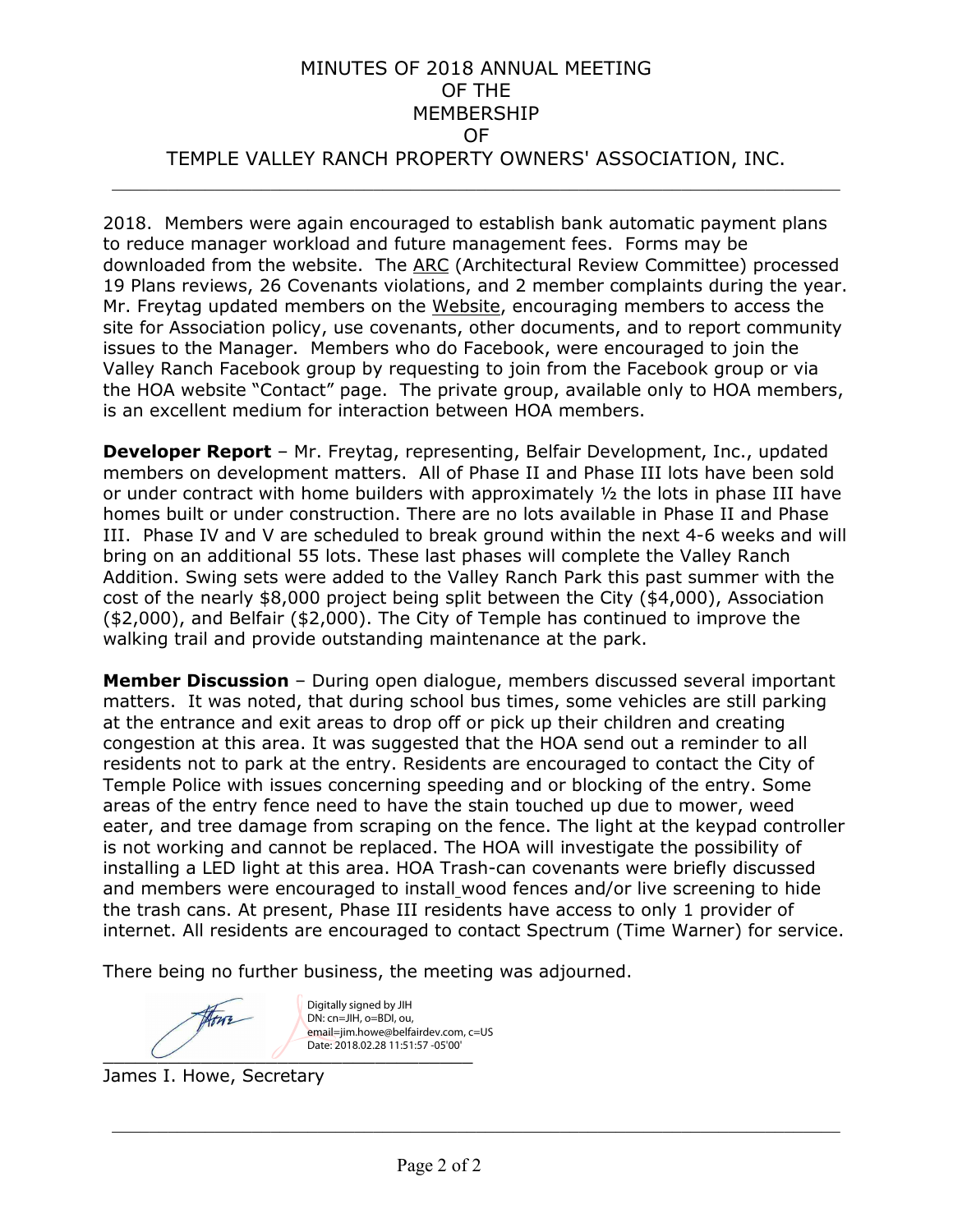$\lambda$ 

| Temple Valley Ranch POA, Inc.<br><b>Customer Contact List</b> |      |     |  |
|---------------------------------------------------------------|------|-----|--|
| February 20, 2018                                             | -- - | --- |  |

| <b>Address</b>                                                              | <b>First Name</b> | <b>Last Name</b> | February 20, 2018<br><b>Main Phone</b> | <b>Main Email</b> | <b>CC Email</b> | <b>Member Signature</b> |
|-----------------------------------------------------------------------------|-------------------|------------------|----------------------------------------|-------------------|-----------------|-------------------------|
| Mr. Allen 7105 Valley Mist Dr. Temple, TX 76502                             | Jerry             | Allen            |                                        |                   |                 |                         |
| Mr. & Mrs. Anelundi 7021 Valley Mist Dr Temple, TX 76502 Christopher & Keri |                   | Anelundi         |                                        |                   |                 |                         |
| Mr. & Mrs. Arthur 7117 Valley Mist Dr. Temple, TX 76520                     | Larry & Janna     | Arthur           |                                        |                   |                 |                         |
| Mr. & Mrs. Barnes 3517 Valley Park Dr. Temple, TX 76502                     | Morris & Terri    | <b>Barnes</b>    |                                        |                   |                 |                         |
| Mr. & Mrs. Bartee 7310 Valley Mist Dr. Temple, TX 76502                     | David & Andrea    | Bartee           |                                        |                   |                 |                         |
| Mr. & Mrs. Beck 6928 Sun Valley Drive Temple, TX 76502                      | David & Cynthia   | Beck             |                                        |                   |                 | 1 Spok                  |
| Mr. & Mrs. Black 7104 Valley Mist Dr Temple, TX 76502                       | John & Lawanda    | <b>Black</b>     |                                        |                   |                 |                         |
| Mr. & Mrs. Boykin 3617 Valley Park Drive Temple, TX<br>76502                | James & Dorothy   | Boykin           |                                        |                   |                 |                         |
| Mr. & Mrs. Brockette 7119 Sun Valley Dr. Temple, TX 76502 Alvis & Lorna     |                   | <b>Brockette</b> |                                        |                   |                 |                         |
| Mr. & Mrs. Carruth 7322 Valley Mist Dr. Temple, TX 76502                    | Steve & Amanda    | Carruth          |                                        |                   |                 |                         |
| Mr. & Mrs. Cary 3826 Twilight Dr Temple, TX 76502                           | Brian & Tremeka   | Cary             |                                        |                   |                 |                         |
| Mr. & Mrs. Cecil 7318 Valley Mist Dr. Temple, TX 76502                      | James & Diana     | Cecil            |                                        |                   |                 |                         |
| Mr. & Mrs. Christian 3611 Valley Mist Ct. Temple, TX 76502 Charles & Donna  |                   | Christian        |                                        |                   |                 |                         |

 $\sim 10$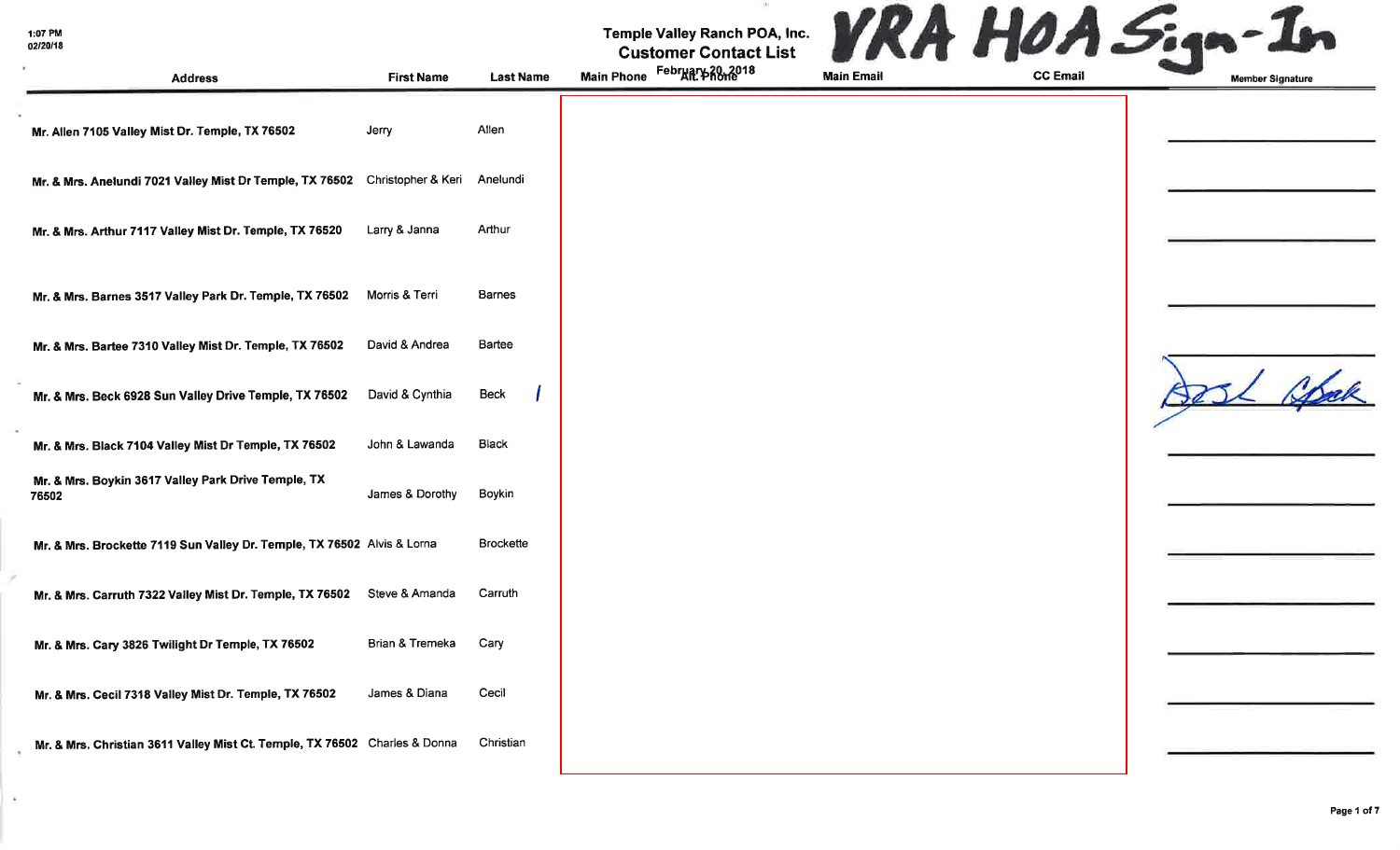ò.

#### Temple Valley Ranch POA, Inc.

|                                                                          |                    |                  | <b>Customer Contact List</b> | äŃ                |                 |                         |
|--------------------------------------------------------------------------|--------------------|------------------|------------------------------|-------------------|-----------------|-------------------------|
| <b>Address</b>                                                           | <b>First Name</b>  | <b>Last Name</b> | Main Phone February 20, 2018 | <b>Main Email</b> | <b>CC Email</b> | <b>Member Signature</b> |
| Ms. Constance 3613 Valley Park Dr. Temple, TX 76502                      | La Vonna           | Constance        |                              |                   |                 |                         |
| Mr. & Mrs. Cox Jr 7025 Sun Valley Dr Temple TX 76502                     | Bill & Gayle       | Cox Jr.          |                              |                   |                 |                         |
| Mr. & Mrs. Cox 7001 Sundown Ct Temple, TX 76502                          | Herbert & Tracy    | Cox              |                              |                   |                 |                         |
| Dr. Cruz 7010 Valley Mist Dr Temple, TX 76502                            | Daniel             | Cruz             |                              |                   |                 |                         |
| Mr. & Mrs. Davenport 3618 Valley Park Dr Temple, TX<br>76502             | John & Carolyn     | Davenport        |                              |                   |                 |                         |
| Mr. & Mrs. DeBaun 7306 Valley Mist Dr. Temple, TX 76502 James & Patricia |                    | DeBaun           |                              |                   |                 |                         |
| Mr. & Mrs. Dodson 6917 Sun Valley Drive Temple, TX<br>76502              | Albert & Laurissa  | Dodson           |                              |                   |                 |                         |
| Mr. & Mrs. Eargle 6916 Sun Valley Dr. Temple, TX 76502                   | John & Sandra      | Eargle           |                              |                   |                 |                         |
| Mr. & Mrs. Elliott 3619 Valley Mist Ct. Temple, TX 76502                 | Mitchell & Allison | Elliott          |                              |                   |                 |                         |
| Mr. & Mrs. England 7238 Valley Mist Dr Temple, TX 76502                  | Terry & Havala     | England          |                              |                   |                 |                         |
| Mr. & Mrs. Evans 3805 Twilight Drive Temple, TX 76502                    | Austin & Christy   | Evans            |                              |                   |                 |                         |
| Mr. & Mrs. Fattig 6904 Sun Valley Drive Temple, TX 76502 Elton & Kerri   |                    | Fattig           |                              |                   |                 |                         |
| Carlette Gambrell 7009 Sundown Court Temple, TX 76502 Carlette           |                    | Gambrell         |                              |                   |                 |                         |
| Mr & Mrs Gilliland 7116 Valley Mist Dr. Temple, TX 76502                 | William & JoAnn    | Gilliland        |                              |                   |                 |                         |
|                                                                          |                    |                  |                              |                   |                 |                         |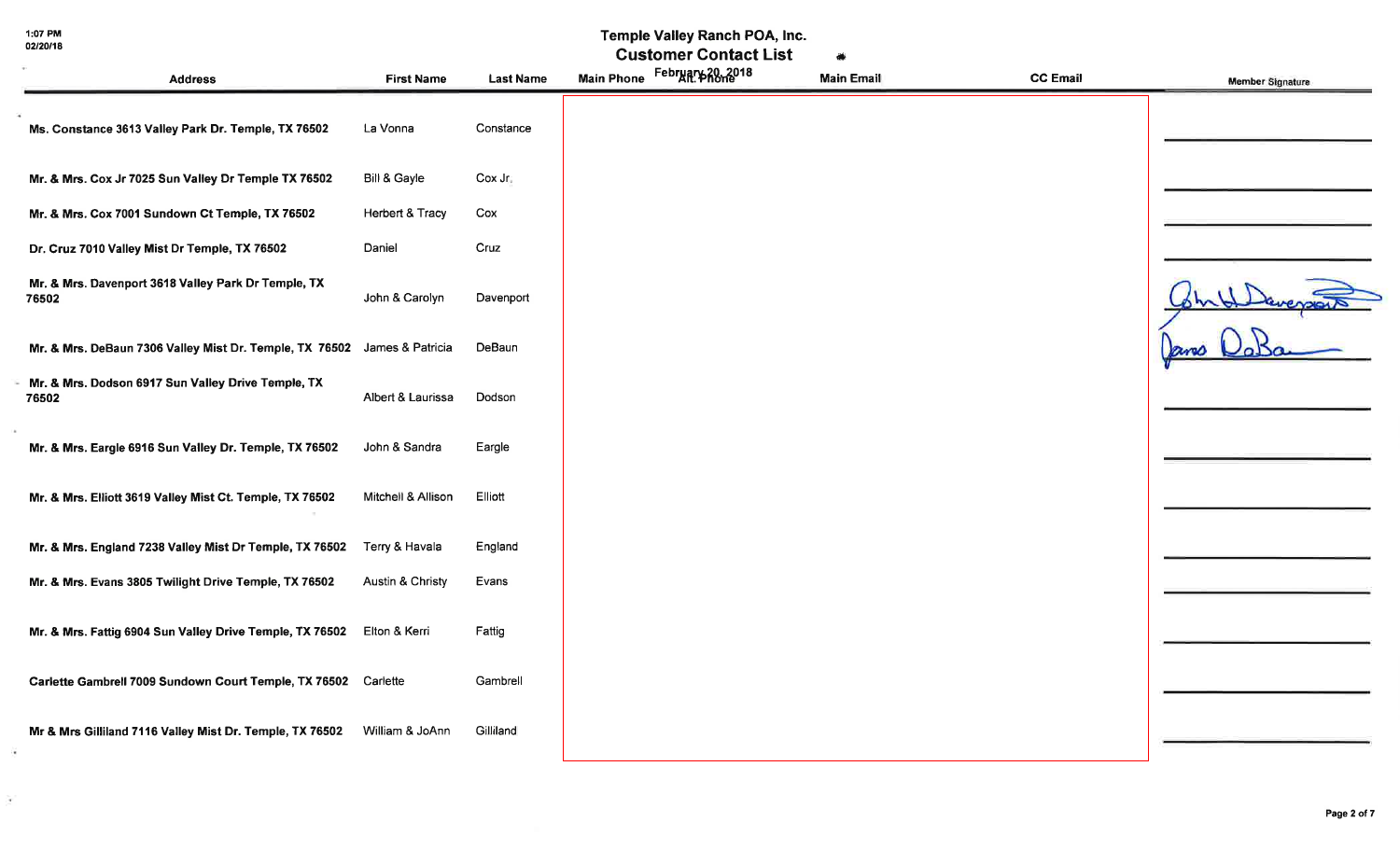$\sim$  100  $\mu$ 

 $\overline{\mathcal{L}}$ 

### Temple Valley Ranch POA, Inc.

| <b>Address</b>                                                                     | <b>First Name</b>             | <b>Last Name</b>     | Main Phone February 20, 2018 | <b>Main Email</b> | <b>CC Email</b> | <b>Member Signature</b> |
|------------------------------------------------------------------------------------|-------------------------------|----------------------|------------------------------|-------------------|-----------------|-------------------------|
| Mr. & Mrs. Gonzalez 7010 Sundown Court Temple, TX<br>$-76502$                      | Luis & Lorian                 | Gonzalez             |                              |                   |                 |                         |
| Mr. & Mrs. Gonzalez Diaz 7009 Valley Mist Dr. Temple, TX<br>76502                  | Luis                          | <b>Gonzalez Diaz</b> |                              |                   |                 |                         |
| Mr. & Mrs. Goodridge 3616 Valley Mist Ct. Temple, TX<br>76502                      | Timothy & Elizabeth Goodridge |                      |                              |                   |                 |                         |
| Mr. & Mrs. Griffin 6901 Greenfield Drive Temple, TX 76502                          | Kenneth & Keri                | Griffin              |                              |                   |                 |                         |
| Mr. & Mrs. Hall 7133 Sun Valley Dr. Temple, TX 76502                               | Travis & Kathy                | Hall                 |                              |                   |                 |                         |
| Mr. & Mrs. Hamm 6907 Sun Valley Dr. Temple, TX 76502                               | Ritchie & Kelley              | Hamm                 |                              |                   |                 |                         |
| Mr. & Mrs. Harper 3607 Valley Mist Ct. Temple, TX 76502                            | Melvin & Mary                 | Harper               |                              |                   |                 |                         |
| Mr. & Mrs. Hearn 3604 Valley Mist Ct. Temple, TX 76502                             | S. D. & Eva                   | Hearn                |                              |                   |                 | Dermerry<br>cara.       |
| Mr. & Mrs. Hernandez 7002 Sundown Ct Temple, TX 76502 Demetrio & Barbara Hernandez |                               |                      |                              |                   |                 |                         |
| Mr. & Mrs. Hernandez 7326 Valley Mist Dr. Temple, TX<br>76502                      | Jesse & Andrea                | Hernandez            |                              |                   |                 |                         |
| Ms. Holcomb & Mr. Cates 7315 Valley Mist Dr. Temple, TX<br>76520                   | Dee Holcomb                   | Mr. Mark Cates       |                              |                   |                 |                         |
| Mr. & Mrs. Holt 3528 Valley Mist Ct. Temple, TX 76502                              | Jason & Cayla                 | Holt                 |                              |                   |                 |                         |
| Mr. & Mrs. Howell 3615 Valley Mist Court Temple, TX 76502 Dustin & Joanna          |                               | Howell               |                              |                   |                 |                         |
| Mr. & Mrs. Irwin 7321 Valley Mist Dr. Temple, TX 76502                             | Kenneth & Brenda              | Irwin                |                              |                   |                 |                         |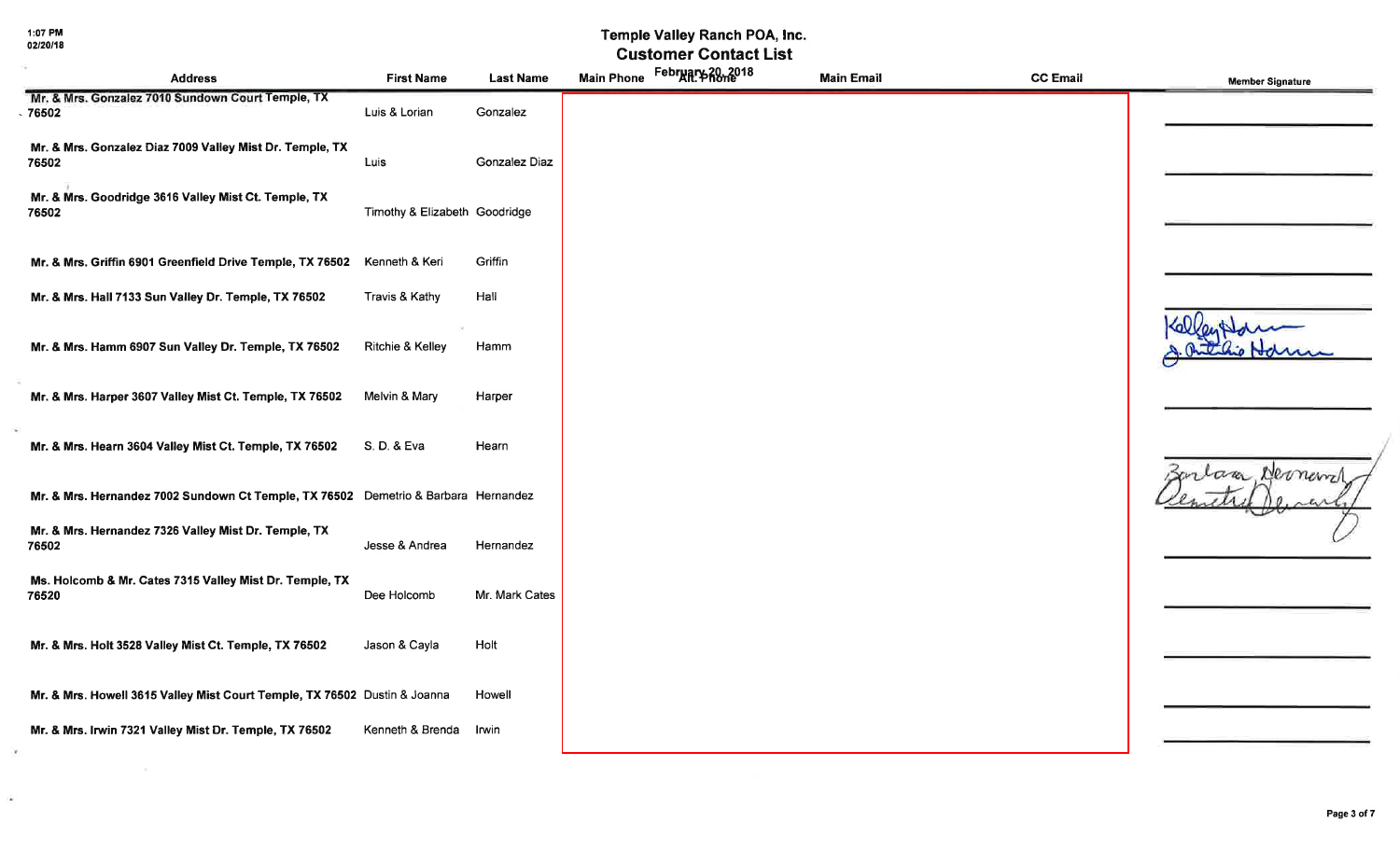$\langle \bullet \rangle$ 

 $\mathcal{L}_{\mathcal{C}}$ 

# Temple Valley Ranch POA, Inc.<br>Customer Contact List

| <b>Address</b>                                                           | <b>First Name</b>          | <b>Last Name</b> | Main Phone February 20, 2018 | <b>Main Email</b> | <b>CC Email</b> | <b>Member Signature</b> |
|--------------------------------------------------------------------------|----------------------------|------------------|------------------------------|-------------------|-----------------|-------------------------|
| . Mr. & Mrs. Joines 3608 Valley Mist Ct. Temple, TX 76502                | Brandon &<br>Elizabeth     | Joines           |                              |                   |                 |                         |
| Mr. Larson 7314 Valley Mist Dr. Temple, TX 76502                         | Patrick                    | Larson           |                              |                   |                 |                         |
| Mr. & Mrs. Massie 3620 Valley Mist Ct Temple, TX 76502                   | Dale & Dawn                | Massie           |                              |                   |                 |                         |
| Mr. & Mrs. Mees 3315 Frostwood Drive Pearland, TX 77584 Sammie           | Benjamin &                 | Mees             |                              |                   |                 |                         |
| Wenjuan Xu and Fanyin Meng 7022 Valley Mist Dr. Temple,<br>TX 76502      | Wenjuan Xu and             | Fanyin Meng      |                              |                   |                 |                         |
| Mr. & Mrs. Mollohan 7106 Sun Valley Dr. Temple, TX 76502 Robert & Anetta |                            | Mollohan         |                              |                   |                 |                         |
| Mr. & Mrs. Monroe 7233 Valley Mist Drive. Temple, TX<br>76502            | Michael & Connie           | Monroe           |                              |                   |                 |                         |
| Mr. Parker 7107 Sun Valley Drive Temple, TX 76502                        | Joshua                     | Parker           |                              |                   |                 |                         |
| Mr. & Mrs. Pavliska 6931 Sun Valley Dr. Temple, TX 76502 Steven & Avery  |                            | Pavliska         |                              |                   |                 |                         |
| Xu Peng & Yang Liu 7207 Valley Mist Dr. Temple, TX 76502 Xu Peng &       |                            | Yang Liu         |                              |                   |                 |                         |
| Ms. Robinson 6929 Valley Mist Drive Temple, TX 76502                     | Mary Katherine             | Robinson         |                              |                   |                 |                         |
| Mr. & Mrs. Rudloff 7226 Valley Mist Dr. Temple, TX 76502                 | Brandon & Stefanie Rudloff |                  |                              |                   |                 |                         |
| Ms. Sancetta 3818 Wicker Drive Temple, TX 76502                          | Gloria                     | Sancetta         |                              |                   |                 |                         |
| Mr. & Mrs. Sanders 7118 Sun Valley Dr. Temple, TX 76502 Roy and Shirley  |                            | Sanders          |                              |                   |                 |                         |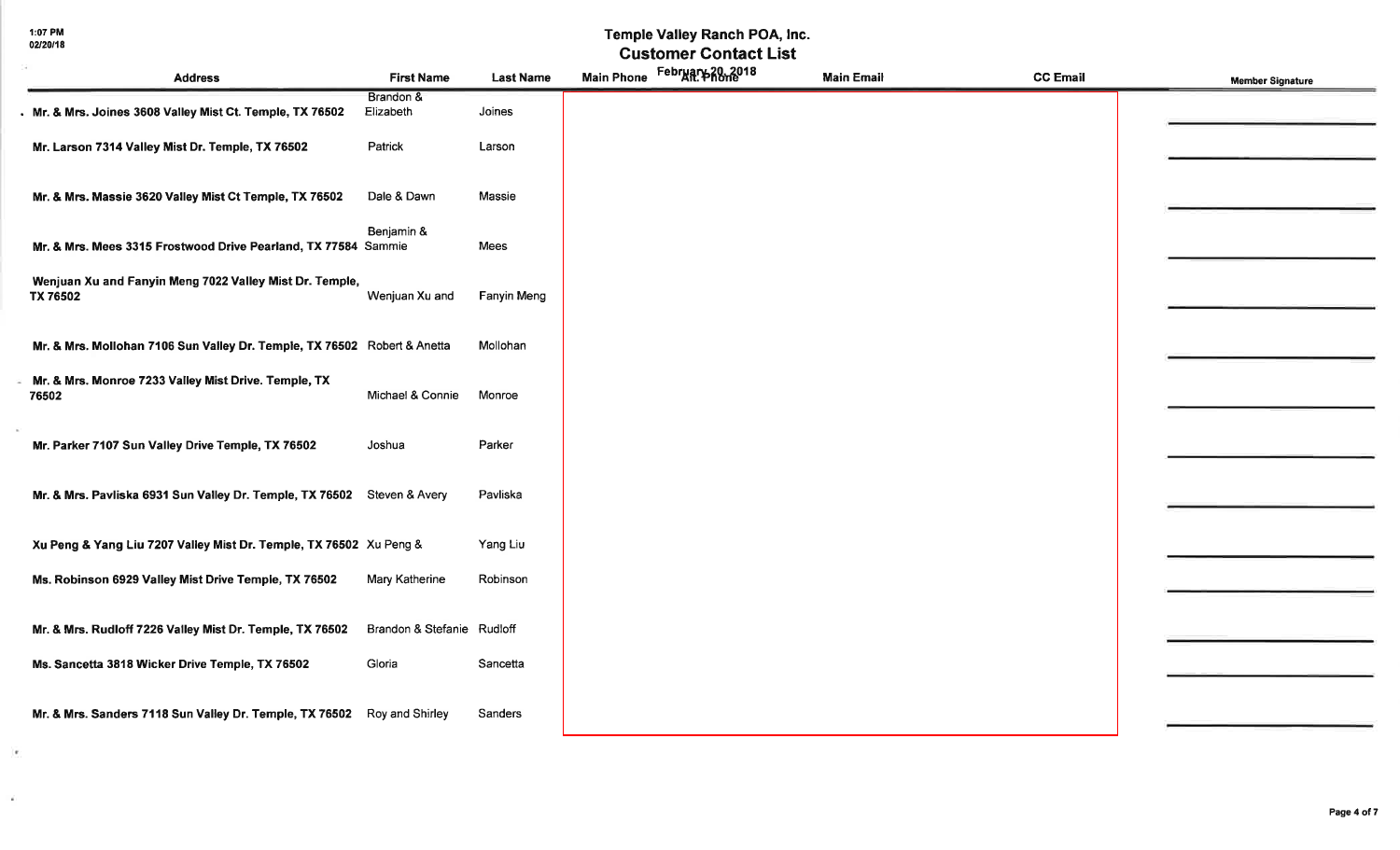1:07 PM<br>02/20/18

 $\mathcal{L}_{\mathcal{C}}$ 

### Temple Valley Ranch POA, Inc.

| <b>Address</b>                                                                   | <b>First Name</b>               | <b>Last Name</b>   | Main Phone February 20, 2018 | <b>Main Email</b> | <b>CC Email</b> | <b>Member Signature</b> |
|----------------------------------------------------------------------------------|---------------------------------|--------------------|------------------------------|-------------------|-----------------|-------------------------|
| Mr. & Mrs. Sant 7013 Sun Valley Dr. Temple, TX 76502                             | Mike & Mary                     | Sant               |                              |                   |                 |                         |
| Mr. & Mrs. Schrank 7130 Sun Valley Dr. Temple, TX 76502                          | Lance & Melissa                 | Schrank            |                              |                   |                 |                         |
| Ms. Sellears 6903 Sun Valley Temple, TX 76502                                    | Staci                           | Sellears           |                              |                   |                 | Staci Sulleau           |
| Mr. & Mrs. Sheppard 3612 Valley Mist Court Temple, TX<br>76502                   | Casey & Gillian                 | Sheppard           |                              |                   |                 |                         |
| Simental and Bolt 3821 Twilight Drive Temple, TX 76502                           | Jessica Simental<br>and         | <b>Holley Bolt</b> |                              |                   |                 |                         |
| Mr. & Mrs. Smith 6930 Valley Mist Drive Temple, TX 76502 Charles & Shannon Smith |                                 |                    |                              |                   |                 |                         |
| Mr. & Mrs. Smith 3609 Valley Park Dr. Temple, TX 76502                           | Gary & Catherine                | Smith              |                              |                   |                 |                         |
| Mr. & Mrs. Souter 3614 Valley Park Dr. Temple, TX 76502                          | Lonny & Sharon                  | Souter             |                              |                   |                 |                         |
| Mr. & Mrs. Spera 6908 Sun Valley Drive Temple, TX 76502                          | Kevin & Barrie<br>Michelle      | Spera              |                              |                   |                 |                         |
| Mr. & Mrs. Stanfield 3516 Valley Mist Ct. Temple, TX 76502 Deon & Sheila         |                                 | Stanfield          |                              |                   |                 | $D_{\ell}$ a $4$        |
| Mr. & Mrs. Teague 7128 Valley Mist Dr Temple, TX 76502                           | Tony & Melissa                  | Teague             |                              |                   |                 |                         |
| Mr. & Mrs. Veale 6905 Valley Mist Drive Temple, TX 76502                         | Ryan & Holly                    | Veale              |                              |                   |                 |                         |
| Mr. & Mrs. Waldo 6902 Crystal Valley Drive Temple, TX<br>76502                   | James & Kimberly                | Waldo              |                              |                   |                 |                         |
| Mr. Warren 3504 Valley Mist Court Temple, TX 76502                               | Anthony Warren & Cynthia Woytek |                    |                              |                   |                 |                         |